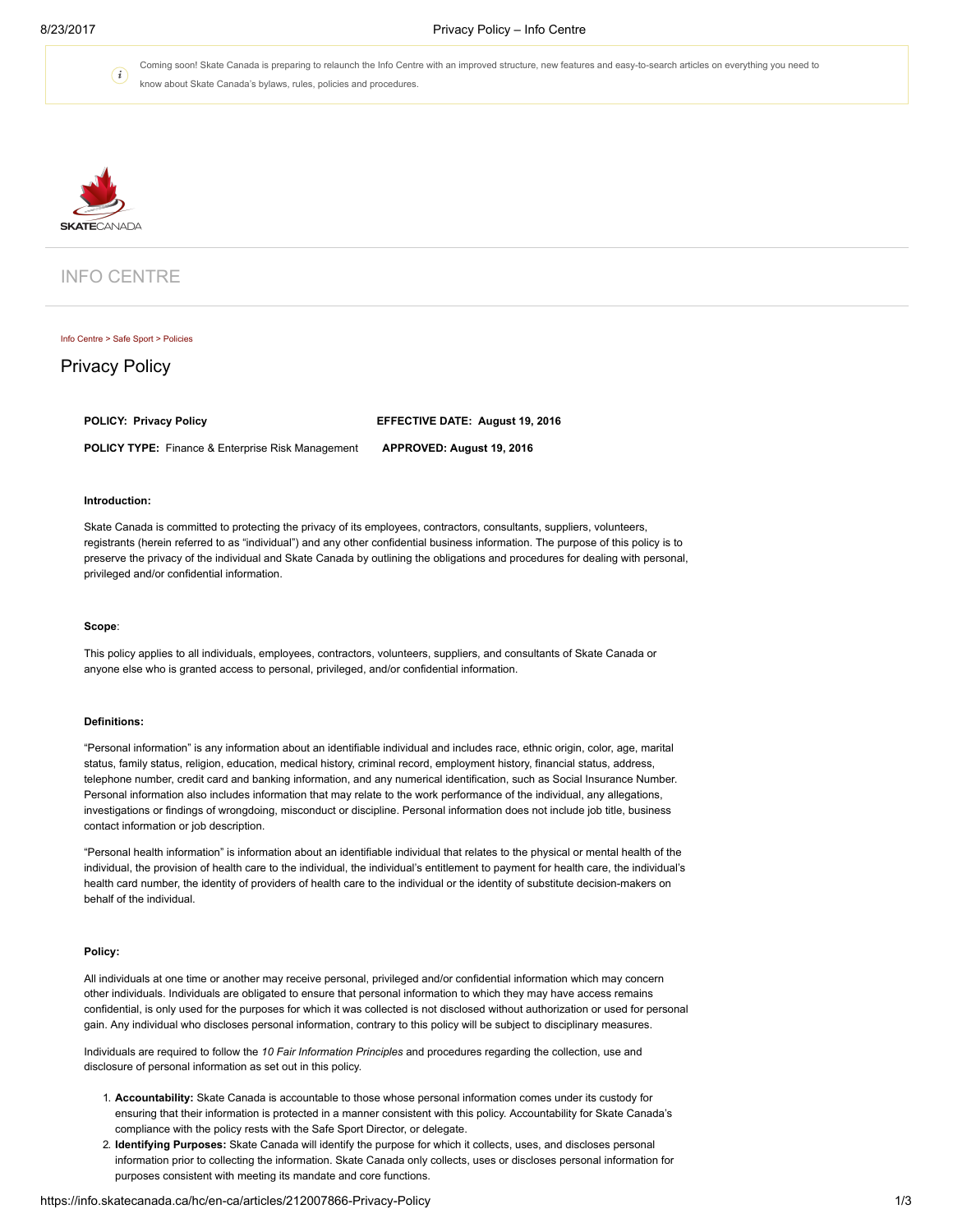## 8/23/2017 **Privacy Policy – Info Centre**

- 3. Consent for Collection, Use or Disclosure: Knowledge and consent of the individual are required for the collection, use or disclosure of identifiable personal information, except where legally permissible. Notice of Collection statement must be communicated to registrants at registration (Appendix A). Knowledge and consent of the individual is not required for the collection, use or disclosure of non-identifiable personal information. Individuals with a direct relationship with Skate Canada may withdraw their consent and can do so by contacting Skate Canada.
- 4. Collection: Skate Canada limits the collection of personal information to that which is necessary for the purposes it has identified. Skate Canada collects personal information by fair and lawful means.
- 5. Use and Retention: Skate Canada does not use identifiable personal information for purposes other than those identified prior to collection, except with the consent of the individual or as required by law. "Use" includes processing identifiable information in such a way that it is no longer identifiable. Skate Canada allows only authorized staff to access and use specific data holdings of personal information on a "need-to-know" basis, that is, when required to perform their duties. Personal information is retained only as long as necessary for the fulfillment of purposes identified at collection. For purposes of long-term analysis and reporting, Skate Canada may retain personal information permanently. Personal information that is no longer required to fulfill the identified purposes is destroyed, erased, or made anonymous in a secure manner.
- 6. Disclosure: Skate Canada may disclose or publish non-identifiable (e.g. aggregated) personal information only, having used reasonable precautions to ensure that individuals cannot foreseeably be identified by linking this information with other information. Skate Canada may disclose identifiable personal information only when: a) the recipient is the data provider that originally provided the identifiable personal information., or b) the disclosure is required by legislation, or c) Skate Canada has obtained the consent of the individuals concerned.
- 7. Accuracy: Personal information will be as accurate, complete and up-to-date as necessary for the purposes for which Skate Canada collects, uses or discloses it. Skate Canada updates personal information when necessary to fulfill the purposes for which the information is collected, used or disclosed. Data providers are responsible for ensuring the personal information they provide to Skate Canada is accurate, complete and up-to-date for the purpose specified.
- 8. Safeguards: Skate Canada protects personal information with security safeguards appropriate to the sensitivity and identifying nature of the information. The security safeguards protect personal information against loss or theft, as well as unauthorized access, disclosure, copying, use, or modification and will protect personal information that it holds or transmits regardless of the format in which it is held. Care is used in the disposal or destruction of personal information to prevent unauthorized parties from gaining access to the information.
- 9. Transparency and Openness: Those whose personal information Skate Canada collects, uses and discloses are entitled to know what Skate Canada's practices and policies are in connection with this information and to challenge those practices and policies. Skate Canada makes readily available information about its practices and policies in order to promote transparency and explicitness.
- 10. Individual Access to and Amendment of Personal Information: Upon request, Skate Canada will inform an individual what identifiable personal information it has collected, used or disclosed about him/her, and from whom it has been collected and to whom it has been disclosed. An individual shall be able to access his or her personally identifiable information, and to have it amended as appropriate, which may include the correction, deletion or addition of information. Skate Canada responds to an individual's request to amend his or her identifiable personal information within a reasonable time and at minimal or no cost to the individual.

## Responsibilities:

Individuals are responsible for:

- Being familiar with and following policies and procedures regarding personal information.
- Keeping their own files current regarding business and personal details required for business use.
- Obtaining the proper consents and authorizations prior to disclosure of personal information. (reference Skate Canada's Consent and Authorization for the Release of Private Information form)
- Immediately reporting any breaches of confidentiality to their Manager.
- Keeping private passwords and access to personal data secured. Sharing of passwords is not permitted.
- Relinquishing any personal, privileged, confidential or member information in their possession before or immediately upon termination of employment.
- Ensuring proper disposal of unnecessary files/information, shredding boxes are available throughout the Ottawa Service Centre.

### Managers are responsible for:

- Obtaining consent for the collection and use of personal information from individuals as required.
- Ensuring policies and procedures regarding collection, use and disclosure of information are consistently adhered to.
- Responding to requests for disclosure after the proper release is obtained.
- Ensuring proper disposal of unnecessary files/information.
- Maintaining systems and procedures that ensure employee records are kept private and secured.

## Complaint Procedure:

Concerns or complaints related to privacy issues must be made in writing to the Safe Sport Director outlining the details of the concern or complaint. The Director will investigate the matter quickly and make a determination related to the resolution of the concern or complaint.

\*Personal information that is the subject of a request by an individual or the Privacy Commission shall be retained as long as necessary to allow individuals to exhaust any procedures they may have a right to under the law.

No employee shall be disadvantaged or denied any benefit of employment by reason that Skate Canada believes that the employee: